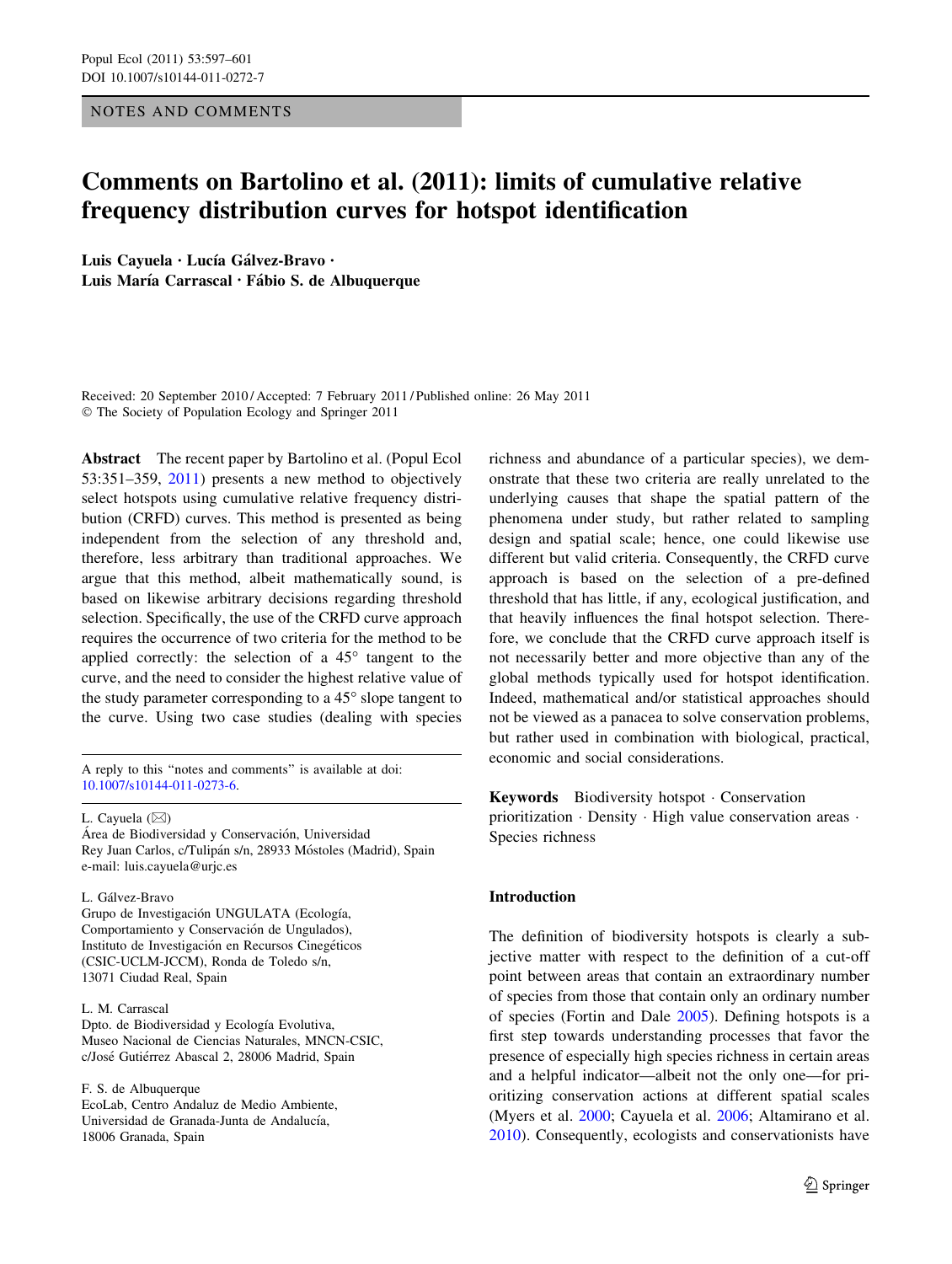been—and still are—interested in developing criteria to discriminate hotspot from non-hotspot locations along a continuum of species richness or any other biological measure (for simplicity, we will refer only to species richness hereafter).

Most often, spatially global methods for hotspot identification are used (Myers et al. [2000;](#page-4-0) Gjerde et al. [2004](#page-4-0); Grand et al. [2004](#page-4-0); Orme et al. [2005;](#page-4-0) Cayuela et al. [2006](#page-4-0); Altamirano et al. [2010\)](#page-4-0). These compare the richness value at a given observation with those in the complete dataset, as opposed to spatially local methods, which compare the value at a given observation with locations in the vicinity of that observation (see Nelson and Boots [2008](#page-4-0) for a review). Spatially global methods usually rely on the subjective identification of a species richness value above which locations are identified as hotspots. Typically, this threshold ranges between 1 and 5% (Myers et al. [2000](#page-4-0); Gjerde et al. [2004](#page-4-0); Grand et al. [2004;](#page-4-0) Orme et al. [2005](#page-4-0); Cayuela et al. [2006](#page-4-0)), but it can be raised up to 25% depending on the specific conservation goals (García [2006\)](#page-4-0). In an attempt to overcome the problem of subjectivity, Bartolino et al. ([2011\)](#page-4-0) proposed a new method to objectively select species richness (or abundance of a particular species of interest) hotspots using cumulative relative frequency distribution (CRFD) curves (henceforth referred to as the CRFD curve approach). This method is presented as being independent from the selection of any threshold and, therefore, less arbitrary than traditional approaches. Here, we argue that the method proposed, albeit mathematically sound, is based on likewise arbitrary decisions regarding the selection of a threshold, and that the CRFD curve approach itself is not necessarily better and more objective than any of the global methods typically used for hotspot identification.

## A frequency distribution approach for hotspot identification

The methodology proposed by Bartolino et al. ([2011\)](#page-4-0) is based on the following steps: (1) plot a CRFD curve of the phenomenon of interest (species richness or abundance of a particular species of interest), where both axes,  $x$ -variable of interest and y-cumulative number of cases, are relativised, ranging from 0 to 1; (2) calculate the tangent to the curve at each point; and (3) select the highest value of frequency distribution of sampling units (i.e., census plots, areas, pixels) corresponding to a  $45^{\circ}$  slope tangent to the curve. A tangent with  $>45^\circ$  slope indicates areas where the relative increase in frequency of sampling units is greater than the relative increase in species richness or abundance, whereas a tangent with  $\langle 45^\circ$  slope indicates areas where the relative increase in frequency of sampling units is

smaller than the relative increase in species richness or abundance. According to the authors, this threshold will separate areas where the variable considered can be found at lower values (tangent with  $>45^\circ$  slope) from those where it is found at higher values (tangent with  $\langle 45^\circ$  slope). In their study, Bartolino et al. ([2011\)](#page-4-0) also state that application of all global methods, including the CRFD curve approach, can only be effectively applied in the case of spatially autocorrelated and homogeneous processes. We will also discuss the validity of such assumptions in the following section.

### Limits to the CRFD curve approach

The geometric approach of Bartolino et al. [\(2011](#page-4-0)) offers an easy and practical way to identify hotspots by using geometrical properties of CRFD curves. However, the authors claim that the main strength of this method is its lack of subjectivity as compared to other widely used methods. Our main objection to this claim is that the use of the CRFD curve approach requires the occurrence of two criteria for the method to be applied correctly: the selection of a  $45^\circ$  tangent to the curve, and the need for considering only the  $45^\circ$  tangent occurring for the highest relative value. In our opinion, these criteria pose some problems, since they are not directly related to the phenomenon under study (either the spatial patterns of species richness or abundance or the natural patterns of variation of those parameters according to the shape of their distributions gaussian, left- or right-skewed) but rather to the sampling process. Although the authors state that ''[…] the shape of the CRFD curve varies in relation to how the intensity of the spatial process changes across the area, revealing important aspects of the underlying spatial phenomenon being considered'', such aspects are not mentioned at all in their paper. Using a couple of case studies, we will provide further evidence of some rationale problems behind the CRFD curve approach, and will demonstrate that the criteria provided by Bartolino et al. [\(2011](#page-4-0)) are arbitrary and their method as subjective as any other global method for identification of hotspots.

To illustrate our point, we applied the same analytical procedure as Bartolino et al. ([2011\)](#page-4-0) to two different datasets: one of herb species richness in  $10 \times 10$  km grid cells in the United Kingdom, and another of Canary Islands stonechat Saxicola dacotiae abundance  $(n/\text{km}^2)$  in  $2 \times 2$  km grid cells in Fuerteventura Island, Spain. Distributions maps of terrestrial herbaceous plants for Great Britain were obtained from the New Atlas of the British and Irish Flora (Preston et al. [2002](#page-4-0)). Plant maps and UTM grid cells of  $10 \times 10$  km each were intersected in ArcGiS 9.3 and herb richness was calculated for each UTM grid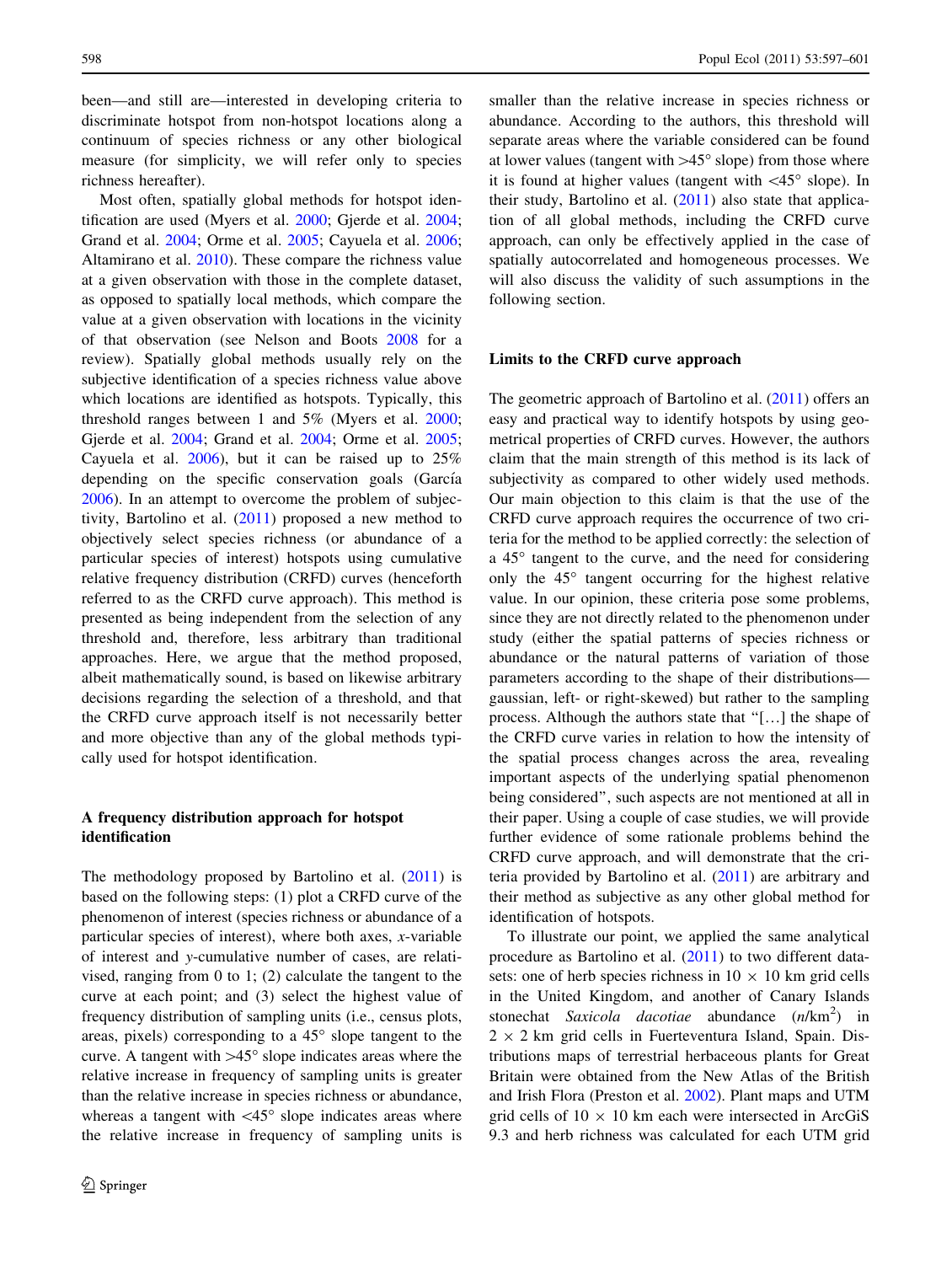cell (further information can be obtained in Albuquerque et al. [2011\)](#page-4-0). Data for the endangered population of Canary Islands stonechat were obtained from the census program described in Seoane et al. [\(2010a\)](#page-4-0): 1,462 0.5-km line transects during the reproductive seasons in 2005 and 2006, distributed across the whole island, that were assigned to  $2 \times 2$  UTM squares, and estimation of detectability functions to obtain absolute densities. Sample sizes were  $n = 2,252$  and  $n = 286$  for the herb richness and stonechat density datasets, respectively.

The results of applying the CRFD curve approach to both datasets are shown in Fig. [1.](#page-3-0) One can easily realise that a tangent with  $\langle 45^\circ$  slope does not necessarily correspond to areas where the variable considered, herb species richness or bird density, respectively, is found at high densities and vice versa, as pointed out by Bartolino et al. [\(2011](#page-4-0)). In both datasets, several points with both low and high values fulfill the  $45^\circ$  slope tangent rule (Fig. [1c](#page-3-0), f), so clearly they do not necessarily correspond to areas where the variable considered is found at high values. This is probably the reason why Bartolino et al. [\(2011](#page-4-0)) suggest that "[...] that the highest  $x_0$  (i.e., relative species richness or abundance) corresponding to a  $45^{\circ}$  slope tangent to the curve can be used as a global threshold to identify hotspots". In this way, they restrict the  $45^\circ$  slope tangent to the curve rule in order to select only those areas where the variable considered is found at high values. The main conclusion one can extract from this is that the tangent to the CRFD curve may not provide a meaningful criterion related to patterns of species richness or density of a particular taxa, but rather it reflects the average increase in species richness or density as new locations are added to the overall sample. Sites with a tangent of  $\langle 45^\circ$  slope are simply those that experience an increase in species richness of at least one species for each new location added to the overall sample. Since this is really unrelated to the underlying causes that shape the spatial pattern of the phenomena under study but rather related to sampling design and spatial scale (Willis and Whittaker [2002](#page-4-0); McGill [2010](#page-4-0)), one could likewise use a different but valid criterion, such as selecting sites with a tangent of  $\langle 35^\circ$ slope. Consequently, the CRFD curve approach, as with other global and partially local methods, is based on the selection of a pre-defined threshold that has little, if any, ecological justification, and that heavily influences the final hotspot selection. That threshold is related to the geometry of the CRFD curve itself, derived from the shape of the frequency distribution of absolute values of the ecological parameters under study.

A second source of arbitrariness in the CRFD curve approach relates to the selection of the highest relative value of species richness or abundance corresponding to a  $45^{\circ}$  slope tangent to the curve, which is proposed as a global threshold to identify hotspots. The application of the CRFD curve approach to our two case studies shows that cells with over 579 herb species (Fig. [1b](#page-3-0)) and 45.7 birds/  $km<sup>2</sup>$  (Fig. [1e](#page-3-0)) are hotspots in the UK and Fuerteventura Island, respectively. But are there really any biologically meaningful differences between these areas and other areas holding a slightly lower number of species or individuals? It is unlikely. Furthermore, there are several locations that, in spite of harboring a really high number of species, have a tangent with  $\langle 45^\circ$  slope, but since these values fall below the highest relative species richness corresponding to a 45 slope tangent to the curve, they are not classified as hotspots (see Fig. [1c](#page-3-0)). Again, different criteria might be valid here, for example selecting those values that fall below the second or third highest relative species richness or density value corresponding to a  $45^{\circ}$  slope tangent to the curve. On the other hand, the threshold figure of  $45.7$  birds/km<sup>2</sup> for the Canary Islands stonechat in Fuerteventura is a very restrictive cut-off point defining population hotspots for the species. This density level only selects 5% of the distribution range of the species in the island  $(60 \text{ km}^2)$ , and includes 21.6% of its total population (Seoane et al. [2010b](#page-4-0)), being of limited value for conservation purposes (both in terms of total population accounted and considering the fragmentation of the selected distribution areas as defined by that threshold, within the whole stonechat range). Therefore, we conclude that there is no biological meaning of this threshold that allows the objective classification of hotspots and non-hotspot areas, and consequently the rationale underpinning the use of this method is limited and only relies on mathematical grounds using the 45° slope as a 'golden standard'.

Finally, it is necessary to clarify that, contrary to what Bartolino et al. ([2011\)](#page-4-0) stated in their paper, the use of any global method, including the CRFD curve approach, does not necessarily have to comply with the assumption of spatially autocorrelated surfaces. Meeting the assumption of spatial autocorrelation will enable any global method to incorporate the local structure of the phenomenon of interest, and results will consequently be more similar to those obtained by means of spatially local methods. On the contrary, if spatial autocorrelation is low, global methods will also incorporate the local structure of the phenomenon of interest, but in this case local structure will have little influence on the selection of hotspots. Spatial autocorrelation must be viewed as a characteristic of the spatial pattern of the phenomenon under study and not as a requirement for the performance of the CRFD curve approach (or any other spatially global method). As for the assumption of homogeneous processes, we agree with Bartolino et al. [\(2011](#page-4-0)) that identification of hotspots over large areas characterized by non-stationarity will gain from partitioning into smaller regions of investigation if one is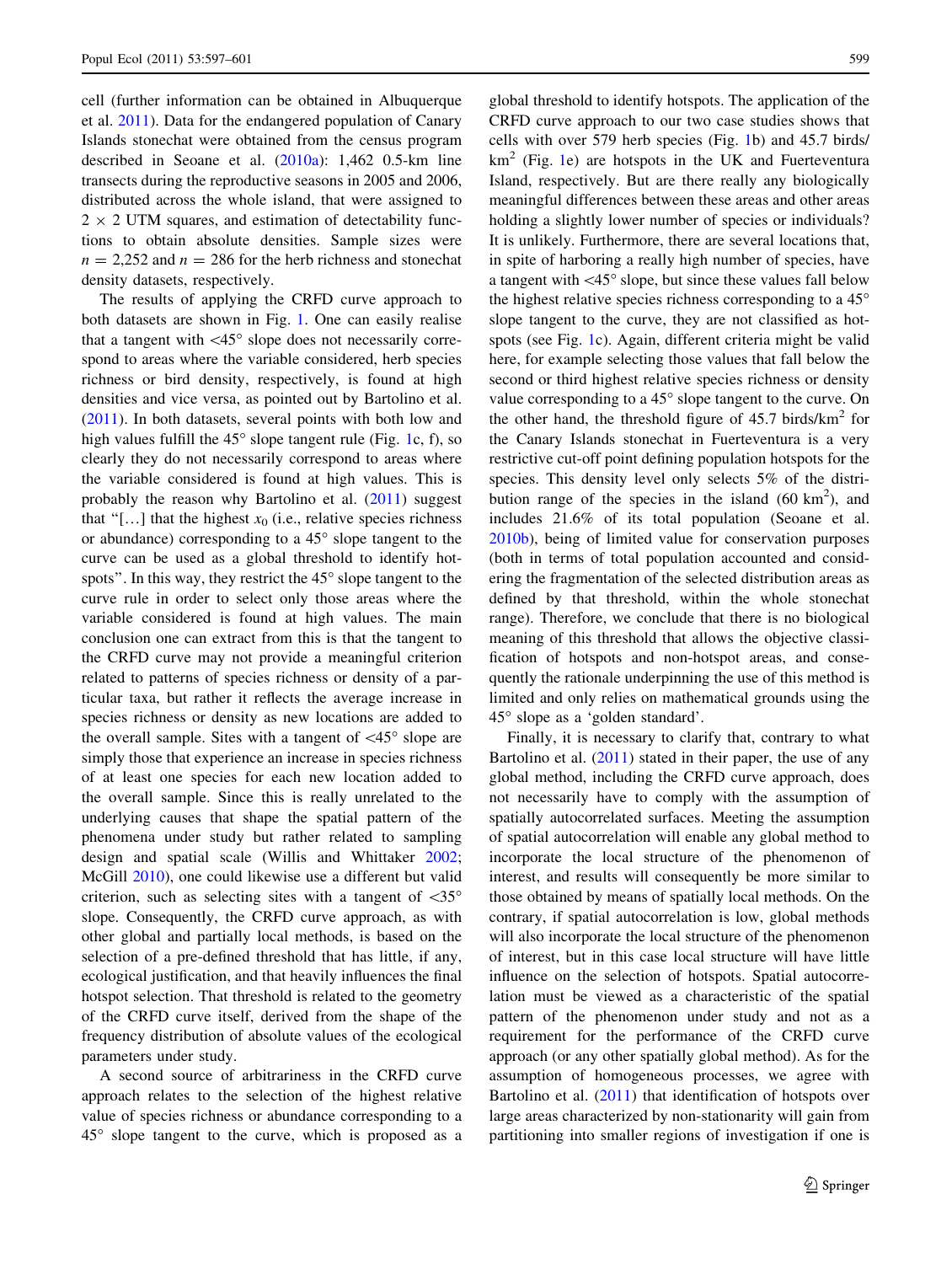<span id="page-3-0"></span>

Fig. 1 a, d Cumulative relative frequency distribution curve of herb species richness and Canary Islands stonechat Saxicola dacotiae abundance  $(n/\text{km}^2)$  showing the 45 $\degree$  slope tangent to the curve (*dotted line*) at the highest species richness value in  $10 \times 10$  km grid cells in the UK, or the highest density in  $2 \times 2$  km grid cells in Fuerteventura Island, respectively. b, e Frequency distribution of herb species richness and Canary Islands stonechat abundance in  $10 \times 10$  km grid cells in the UK and  $2 \times 2$  km grid cells in Fuerteventura Island,

Spain, respectively; the dotted line separates the proportion of observations/locations above the identified threshold. c, f Slope of tangent to the curve  $f(x)$  at a point  $(x_0, f(x_0))$ , in degrees, corresponding to the derivative of  $f(x)$  in  $x_0$  (sensu Bartolino et al. [2011](#page-4-0)), for herb species richness and Canary Islands stonechat in  $10 \times 10$  km grid cells in the UK and  $2 \times 2$  km grid cells in Fuerteventura Island, Spain, respectively. Small vertical lines in the upper part of the graphs indicate tangents to the curve with  $\langle 45^\circ$  slope

interested in not losing locally relevant hotspots. Nonetheless, locally important hotspots can be irrelevant for the goals of a particular study (e.g., Myers et al. [2000](#page-4-0)). In such cases, non-stationarity will not be a problem for the application of any spatially global method.

# Further prospects in the use of methods for hotspot identification

In most cases, species richness and abundance patterns change across a continuum, and almost any criterion to harden this continuum into classes (hotspot vs. non hotspot) will fall into some degree of subjectivity. In their study, Bartolino et al. [\(2011](#page-4-0)) compared the results obtained from the CRFD curve approach with those obtained using other spatially local and global methods, and found that the main hotspots were detected by all the techniques they considered. They observed, however, wide variations in the number and size of the identified hotspots, particularly when comparing global methods using datasets with low spatial autocorrelation with spatially local methods. Since the definition of thresholds to identify hotspots from nonhotspots areas based on the CRFD curve approach may be as arbitrary as any other commonly used global threshold (e.g., considering the 5, 10, or 15% highest values as hotspots), this method should be used with caution. Alternatively, we suggest the use of the CRFD curve approach in combination with existing spatially local and global methods to build a consensual output. The robustness of the CRFD curve approach to variations in the distribution shapes of the ecological parameters employed to define hotspots should also be investigated, because this method relies on the relative value of species richness or abundance compared to the highest recorded figures, and very different shapes of parameter distributions can be obtained with the same maximum values. In other words, how does the definition of hotspot change according to the kurtosis and skewness of the studied parameters? How is the shape of these distributions affected by both the total number of hotspots and their spatial distribution (e.g., interconnection among them, fragmentation of the study region due to hotspot selection)?

Finally, it is the role of scientists to inform policy makers engaged in conservation about which areas to prioritize according to different criteria. One such criterion is